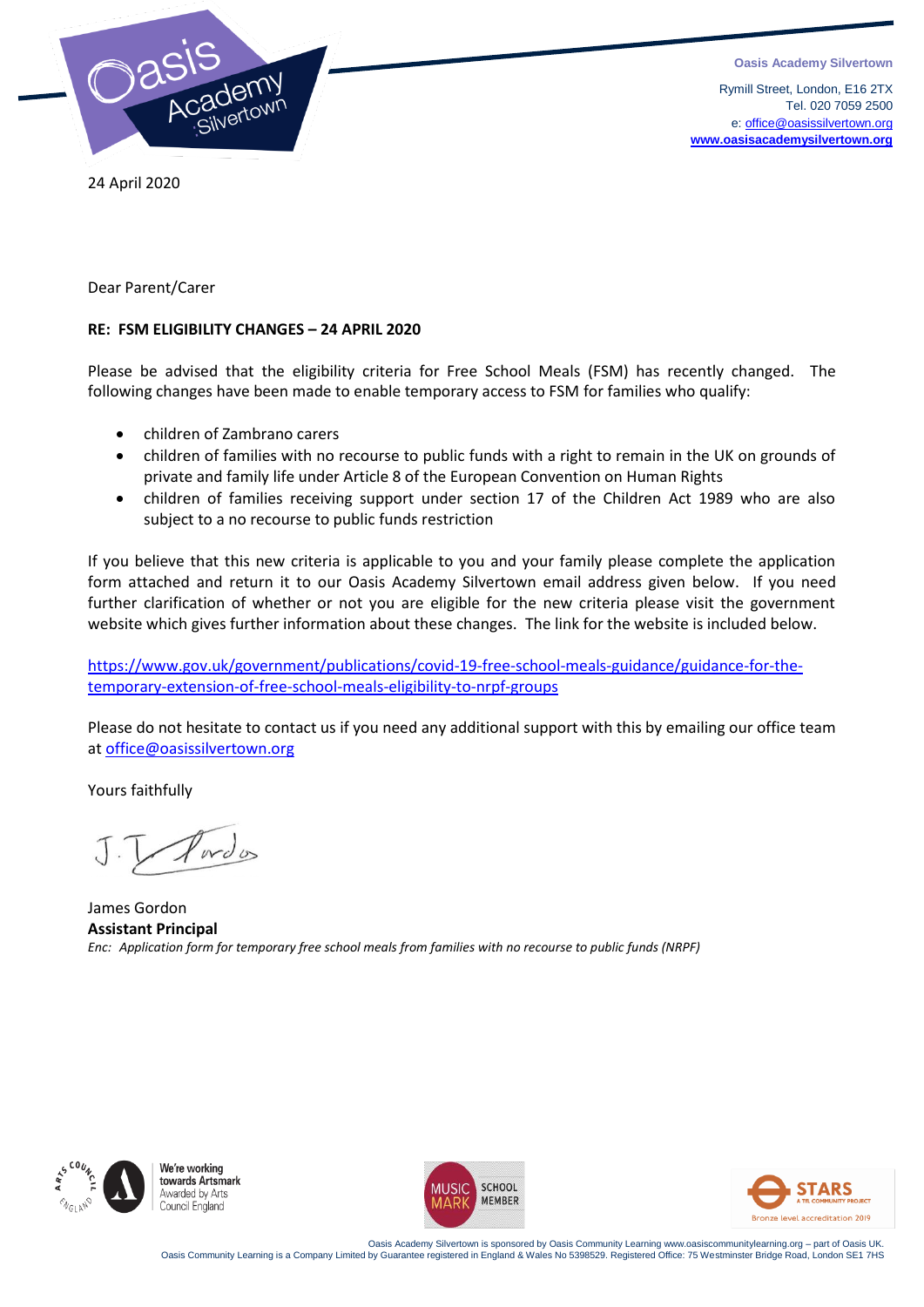# **Application form for temporary free school meals from families with no recourse to public funds (NRPF)**

Please complete this application form if you are in one of the following categories and would like to apply for free school meals during the temporary extension as a result of the coronavirus (COVID-19) outbreak:

- A Zambrano carer
- Have the right to remain in the UK under Article 8 of the ECHR
- Receiving support under Section 4 of the Immigration and Asylum Act 1999
- Receiving support under Section 17 of the Children Act 1989 AND are subject to a NRPF condition

With exception of those receiving support under Section 4 of the Immigration and Asylum Act 1999, you must also be earning less than £7,400 per year after tax.

To fill in this form, all applicants should complete:

- part 1 and 2; (**Child's details and Parents/Carers details**)
- the relevant section for their category in parts 3-6; and
- part 7, apart from those receiving support under section 4 of the Immigration and Asylum Act 1999.

When completed, please ensure the declaration at the end of the application is also signed.

Further information relating to this temporary extension can be found in the guidance by clicking on the link [providing free school meals during the coronavirus outbreak.](https://www.gov.uk/government/publications/covid-19-free-school-meals-guidance)

#### **1. Child's details**

| Surname of child                     | First name(s) of child |
|--------------------------------------|------------------------|
| Date of birth of child<br>(dd/mm/yy) | Nationality of child   |
| Address of child                     |                        |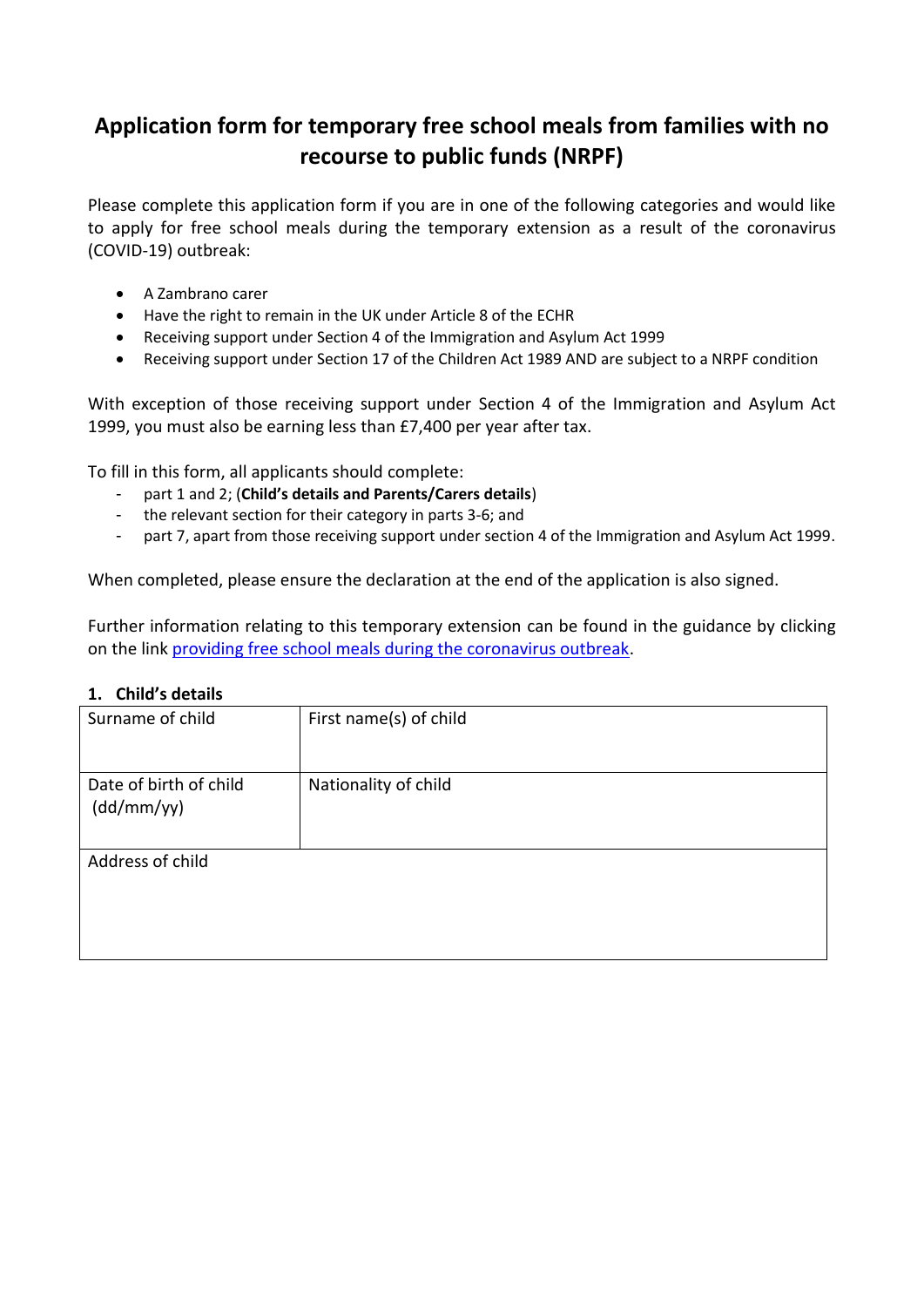#### **2. Parent/carer's details**

| Surname of parent/carer                                                                                               | First name(s) of parent/carer |  |
|-----------------------------------------------------------------------------------------------------------------------|-------------------------------|--|
| Relationship to child                                                                                                 | Nationality of parent/carer   |  |
| Address of parent/carer                                                                                               |                               |  |
| Category applying under: Zambrano / Article 8 ECHR / Section 4 Immigration & Asylum /<br>Section 17 Children Act 1989 |                               |  |

### **3. Zambrano carers**

If you are the holder of a derivative resident's card, please share a copy. (A photograph is acceptable). If not, please sign your initials next to each of the following statements to confirm that you meet the criteria.

Carers must meet all of the following criteria to be eligible.

- I confirm that I (the carer/parent) am not a British citizen.
- I confirm that the child is a British citizen.
- I confirm that I (the carer/parent) am a direct relative or legal guardian of the child.
- I confirm that I (the carer/parent) have primary responsibility for the child. I confirm that there are no other people in my family in the UK who could look after the child.

*Please also complete section 7.*

#### **4. Leave to remain in the UK under article 8 of the ECHR**

If you have leave to remain in the UK under article 8, please provide evidence of this. Evidence could include a letter from the Home Office granting you leave to remain, or a biometric residence card.

*Please also complete section 7.*

#### **5. Section 4 of the Immigration and Asylum Act 1999**

If you are receiving section 4 support, please provide evidence of this. Evidence could include a letter from the Home Office or local authority confirming Section 4 support, and should be dated within the last six months.

*People applying under this category are NOT required to complete section 7.*

#### 6. **Section 17 of the Children Act 1989**

If you are receiving Section 17 support, please provide evidence of this such as a Child in Need letter from the local authority dated within the last six months. *Please also complete section 7.*